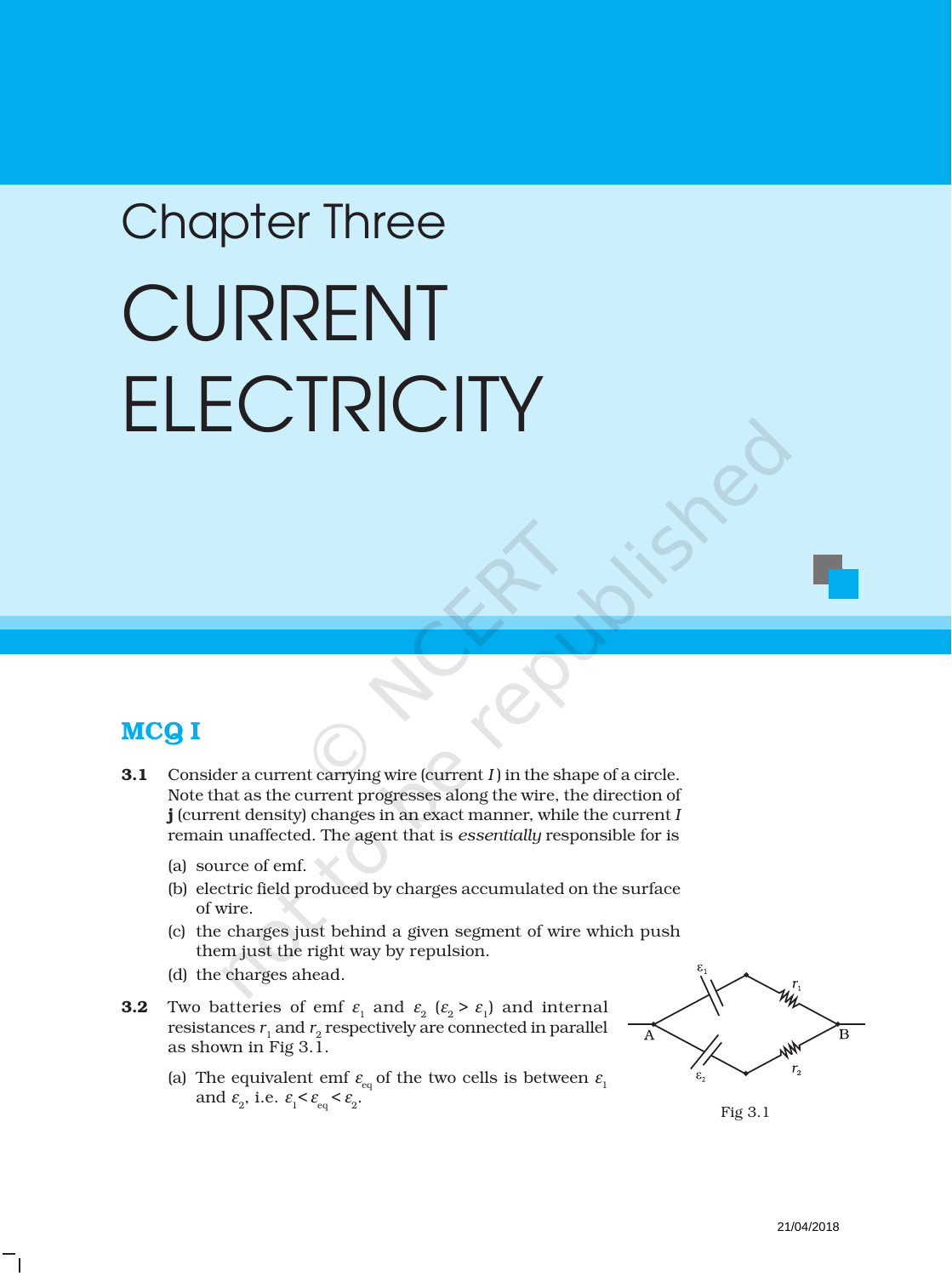- (b) The equivalent emf  $\varepsilon_{eq}$  is smaller than  $\varepsilon_1$ .
- (c) The  $\varepsilon_{\text{eq}}$  is given by  $\varepsilon_{\text{eq}} = \varepsilon_1 + \varepsilon_2$  always.
- (d)  $\epsilon_{\rm eq}$  is independent of internal resistances  $r_{\rm _1}$  and  $r_{\rm _2}.$
- **3.3** A resistance *R* is to be measured using a meter bridge. Student chooses the standard resistance *S* to be 100Ω. He finds the null point at  $l_1$  = 2.9 cm. He is told to attempt to improve the accuracy. Which of the following is a useful way?
	- (a) He should measure  $l_1$  more accurately.
	- (b) He should change *S* to 1000Ω and repeat the experiment.
	- (c) He should change *S* to 3Ω and repeat the experiment.
	- (d) He should give up hope of a more accurate measurement with a meter bridge.
- 3.4 Two cells of emf's approximately 5V and 10V are to be accurately compared using a potentiometer of length 400cm.
	- (a) The battery that runs the potentiometer should have voltage of 8V.
	- (b) The battery of potentiometer can have a voltage of 15V and *R* adjusted so that the potential drop across the wire slightly exceeds 10V.
	- (c) The first portion of 50 cm of wire itself should have a potential drop of 10V.
	- (d) Potentiometer is usually used for comparing resistances and not voltages.
- 3.5 A metal rod of length 10 cm and a rectangular cross-section of

 $1 \text{cm} \times \frac{1}{2}$  cm is connected to a battery across opposite faces. The resistance will be

- (a) maximum when the battery is connected across  $1 \text{ cm} \times \frac{1}{2} \text{ cm}$ faces.
- (b) maximum when the battery is connected across  $10 \text{ cm} \times 1 \text{ cm}$ faces.
- (c) maximum when the battery is connected across 10 cm  $\times$   $\frac{1}{2}$ 2 cm faces.
- (d) same irrespective of the three faces.
- 3.6 Which of the following characteristics of electrons determines the current in a conductor?
	- (a) Drift velocity alone.
	- (b) Thermal velocity alone.
	- (c) Both drift velocity and thermal velocity.
	- (d) Neither drift nor thermal velocity.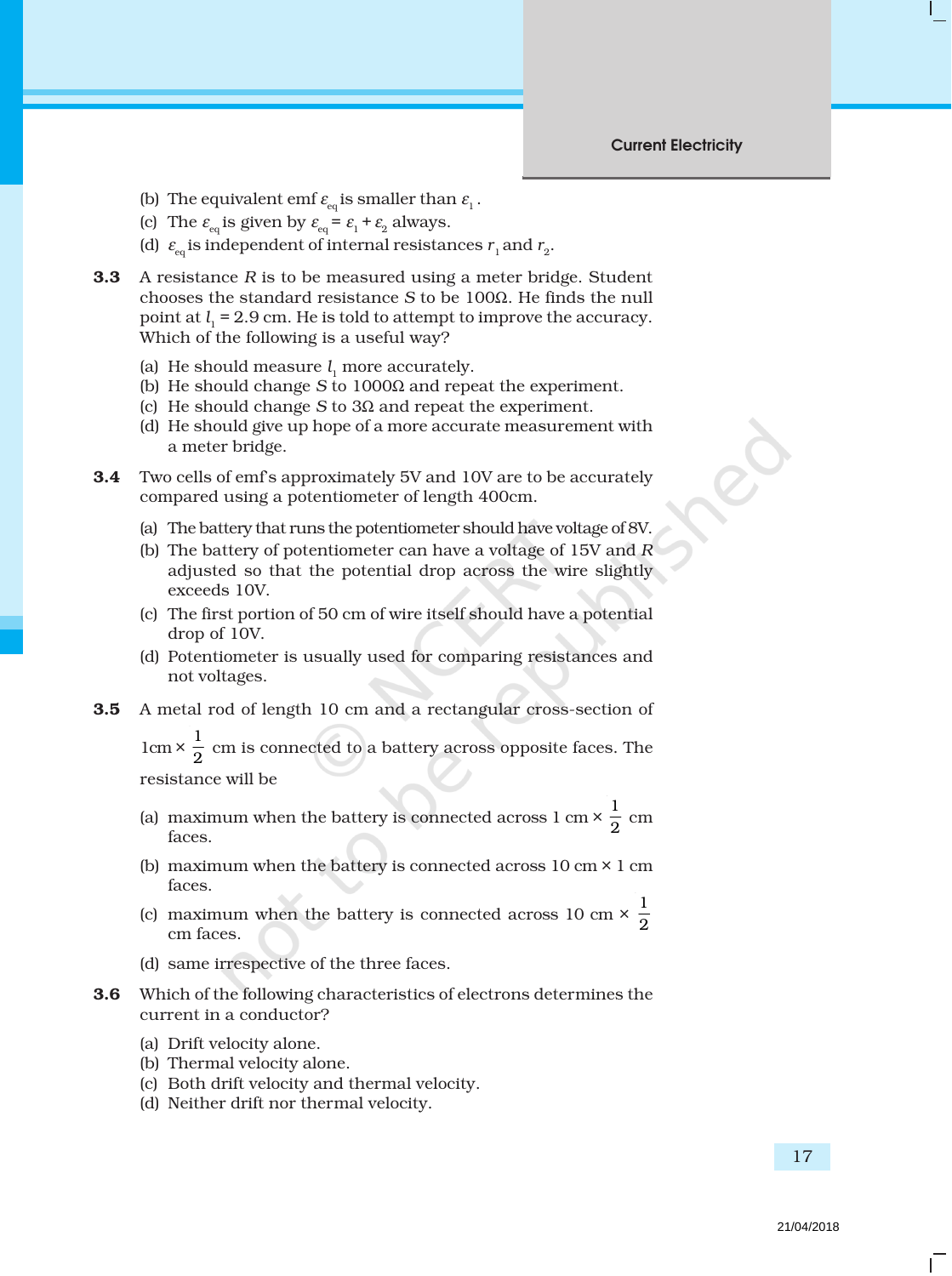# MCQ II

- 3.7 Kirchhoff 's junction rule is a reflection of
	- (a) conservation of current density vector.
	- (b) conservation of charge.
	- (c) the fact that the momentum with which a charged particle approaches a junction is unchanged (as a vector) as the charged particle leaves the junction.
	- (d) the fact that there is no accumulation of charges at a junction.
- **3.8** Consider a simple circuit shown in Fig 3.2.  $\leq \leq \leq$  stands for a variable resistance  $R'$ .  $R'$  can vary from  $R_0$  to infinity. *r* is internal resistance of the battery ( $r < R < R_0$ ).
	- (a) Potential drop across AB is nearly constant as *R* ′ is varied.
	- (b) Current through *R*′ is nearly a constant as *R* ′ is varied.
	- (c) Current *I* depends sensitively on *R* ′.

(d) 
$$
I \ge \frac{V}{r+R}
$$
 always.

- 3.9 Temperature dependence of resistivity ρ*(T)* of semiconductors, insulators and metals is significantly based on the following factors:
	- (a) number of charge carriers can change with temperature *T*.
	- (b) time interval between two successive collisions can depend on *T*.
	- (c) length of material can be a function of *T*.
	- (d) mass of carriers is a function of *T*.
- 3.10 The measurement of an unknown resistance *R* is to be carried out using Wheatstones bridge (see Fig. 3.25 of NCERT Book). Two students perform an experiment in two ways. The first students takes  $R_2$  = 10Ω and  $R_1$  = 5Ω. The other student takes  $R_2$ = 1000Ω and *R<sub>1</sub>* = 500Ω. In the standard arm, both take *R<sub>3</sub>* = 5Ω.

Both find 
$$
R = \frac{R_2}{R_1} R_3 = 10\Omega
$$
 within errors.

- (a) The errors of measurement of the two students are the same.
- (b) Errors of measurement do depend on the accuracy with which  $R_2$  and  $R_1$  can be measured.
- (c) If the student uses large values of  $R_2$  and  $R_1$ , the currents through the arms will be feeble. This will make determination of null point accurately more difficult.
- (d) Wheatstone bridge is a very accurate instrument and has no errors of measurement.

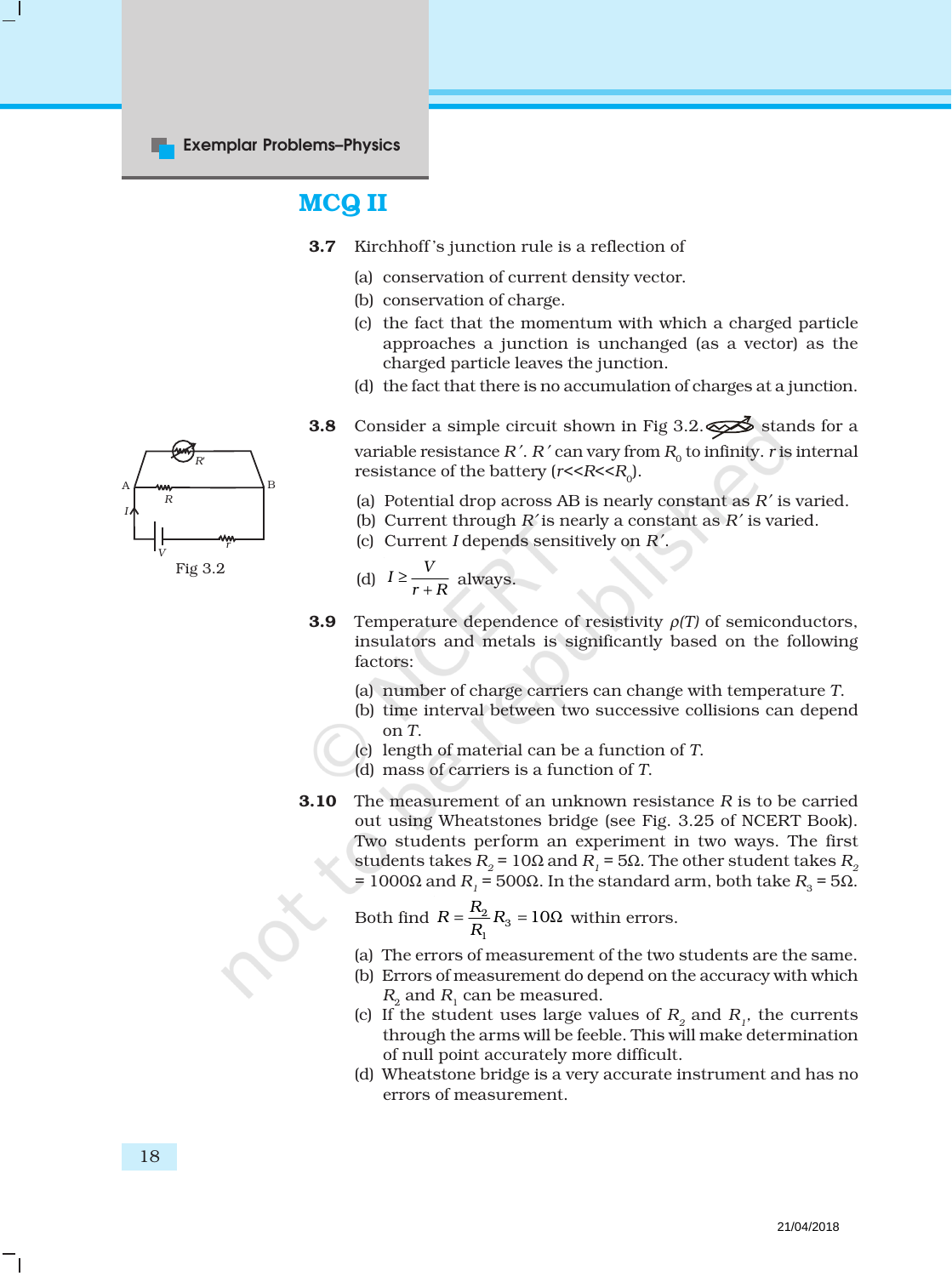#### Current Electricity

- **3.11** In a meter bridge the point D is a neutral point (Fig. 3.3).
	- (a) The meter bridge can have no other neutral point for this set of resistances.
	- (b) When the jockey contacts a point on meter wire left of D, current flows to B from the wire.
	- (c) When the jockey contacts a point on the meter wire to the right of D, current flows from B to the wire through galvanometer.
	- (d) When *R* is increased, the neutral point shifts to left.



### **VSA**

- **3.12** Is the momentum conserved when charge crosses a junction in an electric circuit? Why or why not?
- 3.13 The relaxation time τ is nearly independent of applied *E* field whereas it changes significantly with temperature *T*. First fact is (in part) responsible for Ohm's law whereas the second fact leads to variation of ρ with temperature. Elaborate why?
- **3.14** What are the advantages of the null-point method in a Wheatstone bridge? What additional measurements would be required to calculate  $R_{\text{unknown}}$  by any other method?
- 3.15 What is the advantage of using thick metallic strips to join wires in a potentiometer?
- 3.16 For wiring in the home, one uses Cu wires or Al wires. What considerations are involved in this?
- **3.17** Why are alloys used for making standard resistance coils?
- 3.18 Power *P* is to be delivered to a device via transmission cables having resistance  $R_c$ . If *V* is the voltage across *R* and *I* the current through it, find the power wasted and how can it be reduced.
- 3.19 AB is a potentiometer wire (Fig 3.4). If the value of *R* is increased, in which direction will the balance point J shift?



Fig 3.4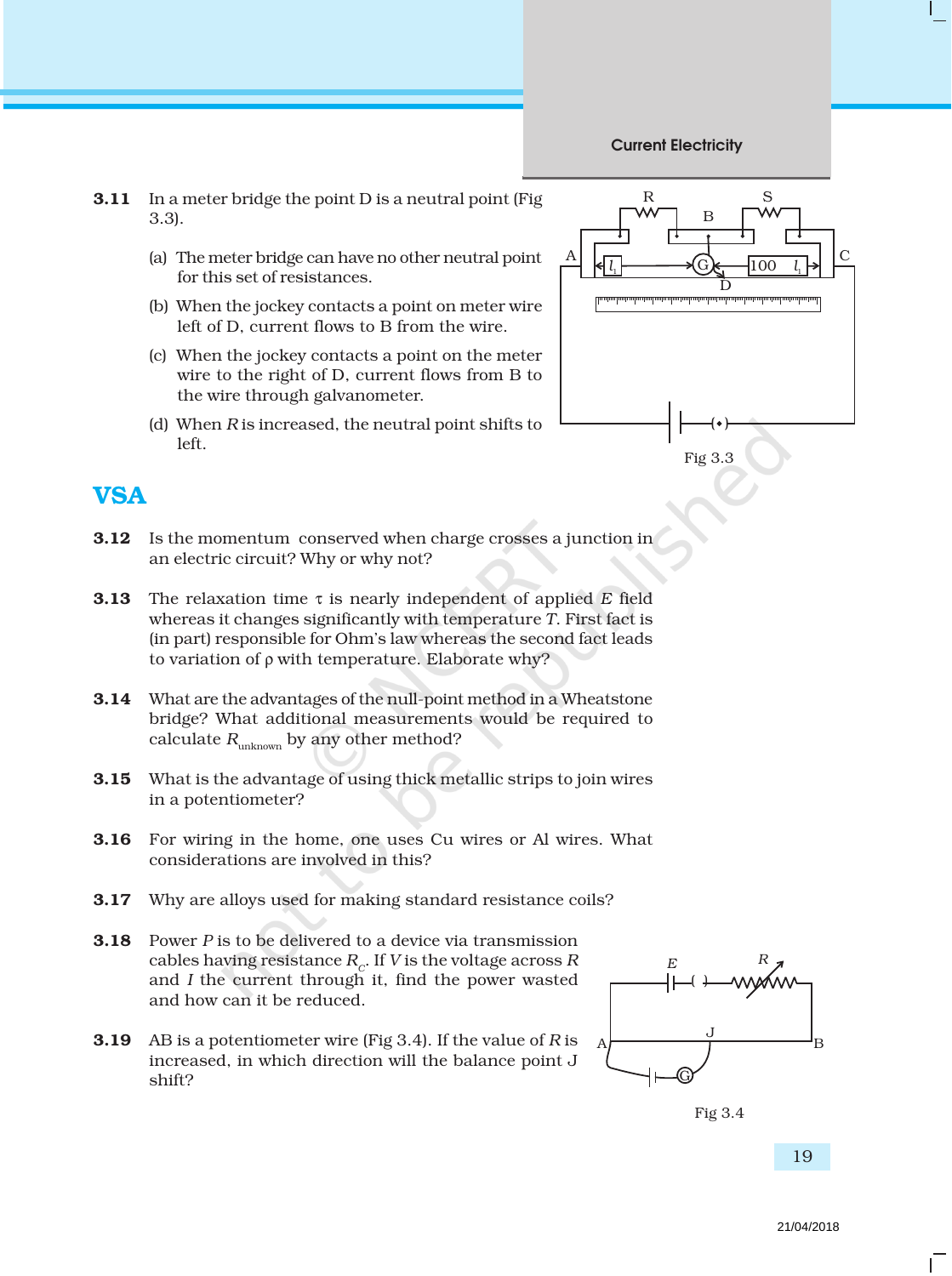#### Exemplar Problems–Physics



**3.20** While doing an experiment with potentiometer (Fig 3.5) it was found that the deflection is one sided and (i) the deflection decreased while moving from one end A of the wire to the end B; (ii) the deflection increased. while the jockey was moved towards the end B.

- (i) Which terminal +or –ve of the cell  $E_i$ , is connected at *X* in case (i) and how is  $E_1$  related to  $E$ ?
- (ii) Which terminal of the cell  $E_1$  is connected at X in case (ii)?
- **3.21** A cell of emf *E* and internal resistance *r* is connected across an external resistance *R*. Plot a graph showing the variation of P.D. across R, verses *R*.

## SA

- 3.22 First a set of *n* equal resistors of *R* each are connected in series to a battery of emf *E* and internal resistance *R*. A current *I* is observed to flow. Then the *n* resistors are connected in parallel to the same battery. It is observed that the current is increased 10 times. What is '*n*'?
- 3.23 Let there be *n* resistors *R*1 ............*R*<sup>n</sup> with *R*max = max (*R*1......... *R*n) and  $\rm R_{min}$  = min { $\rm R_{1}$  .....  $\rm R_{n}$ }. Show that when they are connected in parallel, the resultant resistance  $R_\text{p}$ <  $R_\text{min}$  and when they are connected in series, the resultant resistance  $R_s > R_{\text{max}}$ . Interpret the result physically.
- 3.24 The circuit in Fig 3.6 shows two cells connected in opposition to each other. Cell  $E<sub>1</sub>$  is of emf 6V and internal resistance 2Ω; the cell  $E<sub>2</sub>$  is of emf 4V and internal resistance 8Ω. Find the potential difference between the points A and B.

3.25 Two cells of same emf *E* but internal resistance  $r_1$  and  $r_2$  are connected in series to an external resistor *R* (Fig 3.7). What should be the value of *R* so that the potential difference across the terminals of the first cell becomes zero.



Fig 3.6



Fig. 3.7